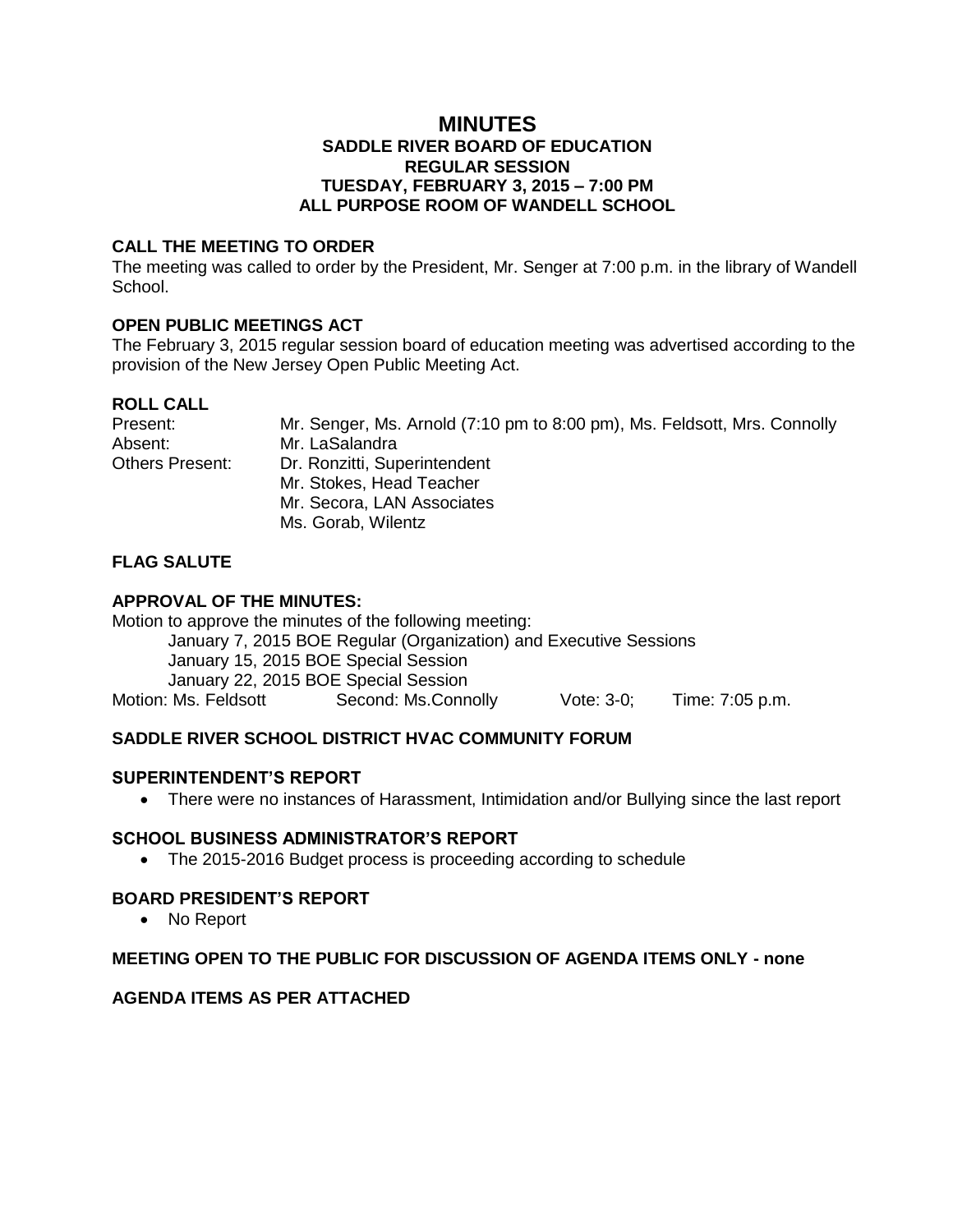## **COMMITTEE REPORTS**

- 1. Finance/Budget Committee Committee meeting to be held in the upcoming week
- 2. Board Communications Committee no report
- 3. Technology Committee no report
- 4. Curriculum Committee no report
- 5. Renovation Committee no report
- 6. Wandell School Recreation Committee no report
- 7. Liaisons: Ramsey Board of Education no report Northern Highlands Regional High School – no report
- 8. Home and School Association Festival of trees event
- 9. New Jersey School Boards Association/NJSBA Legislative Committee no report
- 10. Policy Committee no report
- 11. Health, Well-being, Safety and Transportation Committee no report
- 12. Liaison to Mayor and Council no report
- 13. Negotiations Committee Awaiting correspondence from SREA to initiate process
- 14. Search Committee no report

# **COMMENTS ON NON-AGENDA ITEMS - none**

## **MOTION TO ENTER EXECUTIVE SESSION**

WHEREAS Section 8 of the Open Public Meetings Act, Chapter 231, PL 1975, permits the exclusion of the public from a meeting in certain circumstances and WHEREAS the Board is of the opinion that such circumstances presently exist BE IT RESOLVED by the Saddle River Board of Education that:

The public shall be excluded from discussion of the hereinafter-specified subjects:

The general nature of these subjects is: Personnel and Superintendent Search

It is anticipated at this time that the above-stated subject matters will be made public when the Board determines them to be no longer prejudicial or when the board takes formal action.

Motion: Ms. Connolly Second: Mr. Senger Vote: 3-0, motion carried Time: 8:30 p.m.

## **MOTION TO ADJOURN EXECUTIVE SESSION AND MEETING**

Motion: Mr. Senger Second: Ms.Connolly Vote: 3-0, motion carried<br>Time: 8:39 p.m. 8:39 p.m.

Respectfully submitted,

Fred D. Palumbo Board Secretary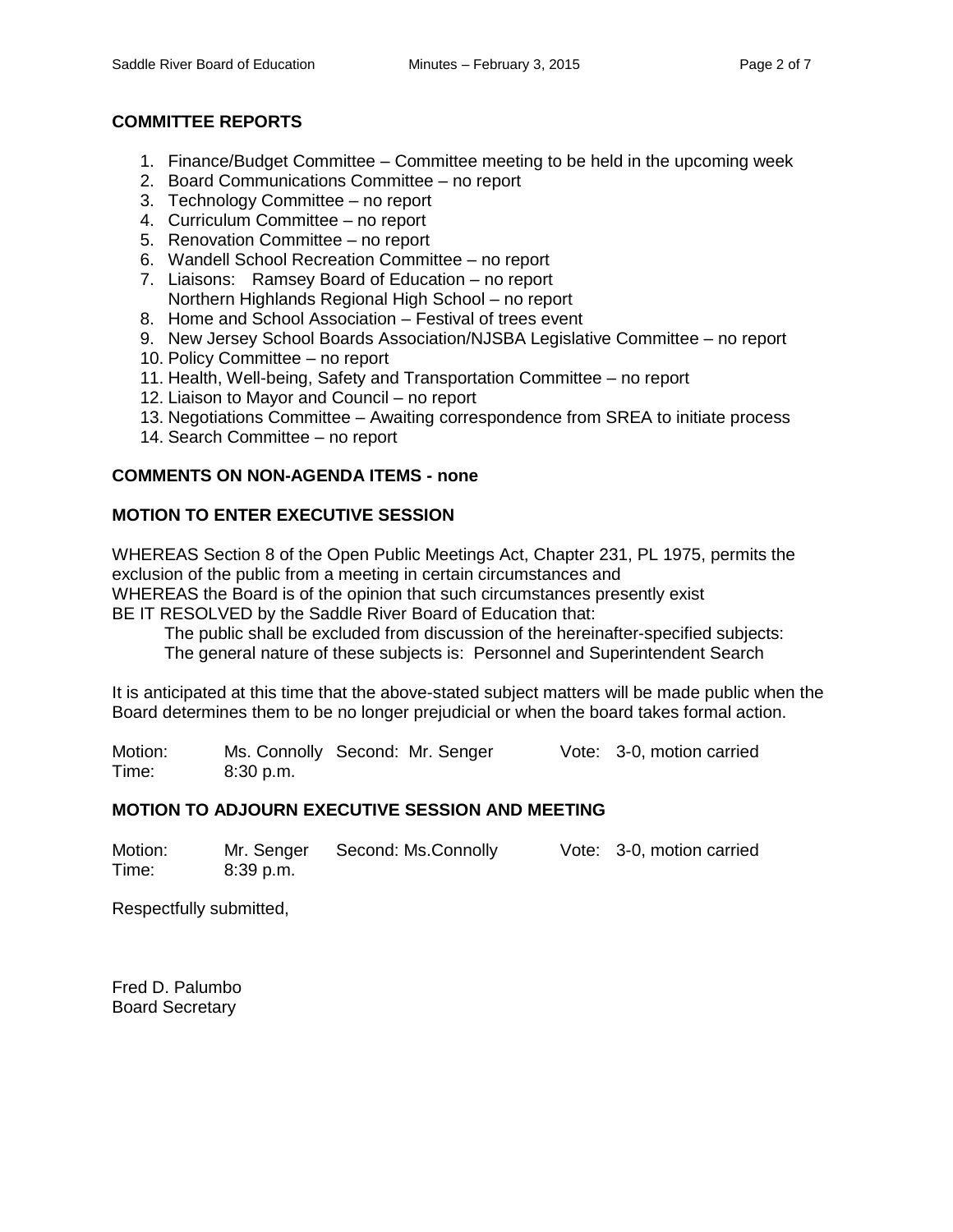## **SADDLE RIVER BOARD OF EDUCATION TUESDAY, FEBRUARY 3, 2015 RESOLUTIONS – SUMMARY**

### **ADMINISTRATION**

A-808 Request for Waiver for SEMI A-809 Stokes – Affirmative Action Officer A-810 Dr. Ronzitti – ESL/Bilingual Coordinator A-811 Strauss – District Homeless Liaison A-812 Open Public Meetings Act – Emergency Meeting

### **HUMAN RESOURCES**

HR-1131 Glenn Stokes – Vice Principal

HR-1132 Fred D. Palumbo – Retirement

HR-1133 Cohen – Additional Aide Assistance – Play

HR-1134 Hire Substitute Teachers, Aides and/or Office Workers

HR-1135 Hire Substitute Custodians

HR-1136 Amendment to HR-1125 Budds – Maternity Leave

HR-1137 Peer Leader Coordinators

HR-1138 Berkeley – Head Softball Coach Stipend 2015

HR-1139 Saingas – Head Baseball Coach Stipend 2015

HR-1140 Kresch – Intramural Coordinator Stipend 2015

HR-1141 Barry, Connolly, Ross – Volunteer Assistant Wrestling Coaches 2015

## **FINANCE**

F-2186 Payment of Bills – December 2014

F-2187 Line Item Certification

F-2188 Appropriation Transfers – November 2014

F-2189 Board Secretary Report – November 2014

F-2190 Treasurer Report – November 2014

F-2191 Agreement – Treasurer and Board Secretary Report

F-2192 Submission of Amendment #1 to IDEA-B Application for FY 2015

F-2193 Travel - Miller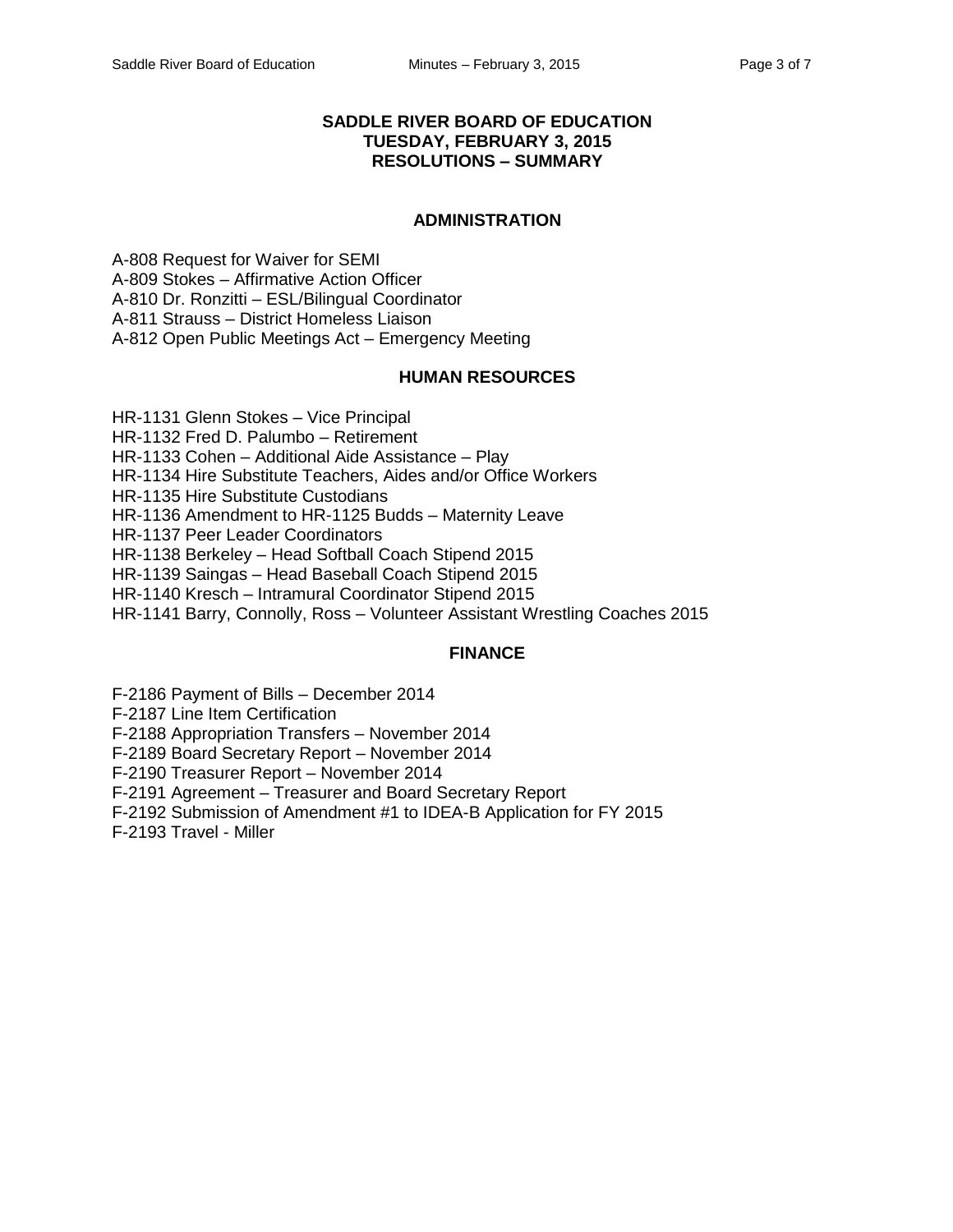#### **ADMINISTRATION**

#### **A-808 REQUEST FOR WAIVER OF THE REQUIREMENTS OF N.J.A.C. 6A:23A:5.3 (PARTICIPATION IN SEMI)**

BE IT RESOLVED that the Saddle River Board of Education seeks a waiver of the requirements of N.J.A.C. 6A:23A:5.3 (participation in SEMI), due to the fact that the School District will have 40 or fewer Medicaid eligible classified students during the 2015-2016 school year.

## **A-809 STOKES – AFFIRMATIVE ACTION OFFICER**

BE IT RESOLVED that the Saddle River Board of Education approves the appointment of Glenn Stokes as the District Affirmative Action Officer for the calendar year 2015.

### **A-810 DR. RONZITTI – DISTRICT ESL/BILINGUAL COORDINATOR**

BE IT RESOLVED that the Saddle River Board of Education approves the appointment of Dr. William Ronzitti as the District ESL/Bilingual Coordinator for the calendar year 2015.

### **A-811 STRAUSS – DISTRICT HOMELESS LIAISON**

BE IT RESOLVED that the Saddle River Board of Education approves the appointment of Debbi Strauss as the District Homeless Liaison for the calendar year 2015.

### **A-812 OPEN PUBLIC MEETINGS ACT – EMERGENCY MEETING**

WHEREAS, the Open Public Meeting Act ("OPMA", N.J.S.A. 10:4-6, et seq. was enacted by the New Jersey State Legislature to provide the public with advanced notice of, and the right to attend, meetings of public bodies such as a board of education; and

WHEREAS, OPMA permits certain bodies to hold emergency meetings without adequate advanced written notice in circumstances of such urgency and importance that a delay for the purpose of providing adequate notice would likely result in substantial harm to the public interest; and

WHEREAS, OPMA permits certain bodies to hold emergency meetings subject to certain procedural safeguards, including that three-fourths of its members present vote in favor of conducting the emergency meeting and that prompt notice of the meeting is given to the public by posting and delivery to two newspapers, including the official designated newspaper of the Board; and

WHEREAS, an urgent situation has arisen due to the January 26-27, 2015 snowstorm (blizzard); and

WHEREAS, Governor Christopher Christie has declared a State of Emergency in connection with this storm; and

WHEREAS, a school election is scheduled for January 27, 2015 from 2:00 p.m. to 9:00 p.m. for a bond referendum; and

WHEREAS, the members of the Board of Education have determined that an emergency meeting must be conducted on January 26, 2015 to discuss and possibly seek New Jersey Superior Court intervention to reschedule the election presently scheduled for January 27, 2015 and reschedule same for February 10, 2015 and direct the Board Attorney to take whatever actions are necessary to effectuate the cancellation of and rescheduling of the election presently scheduled for January 27, 2015;

NOW THEREFORE BE IT RESOLVED, that the Board of Education will conduct an emergency meeting on Monday, January 26, 2015 at 2:30 p.m.; and

BE IT FURTHER RESOLVED, that this Resolution is to be read at the next scheduled public meeting which is to be held on February 3, 2015, and that the Board Secretary is directed to reflect the same in the minutes and post a copy of the Resolution to deliver it to the two official newspapers, including the official newspaper designated by the Board of Education.

#### ALL ADMINISTRATION MOTIONS BUNDLED FOR SINGLE VOTE:

Motion: Mr. Senger Second: Ms. Feldsott Vote: 3-0

#### **HUMAN RESOURCES**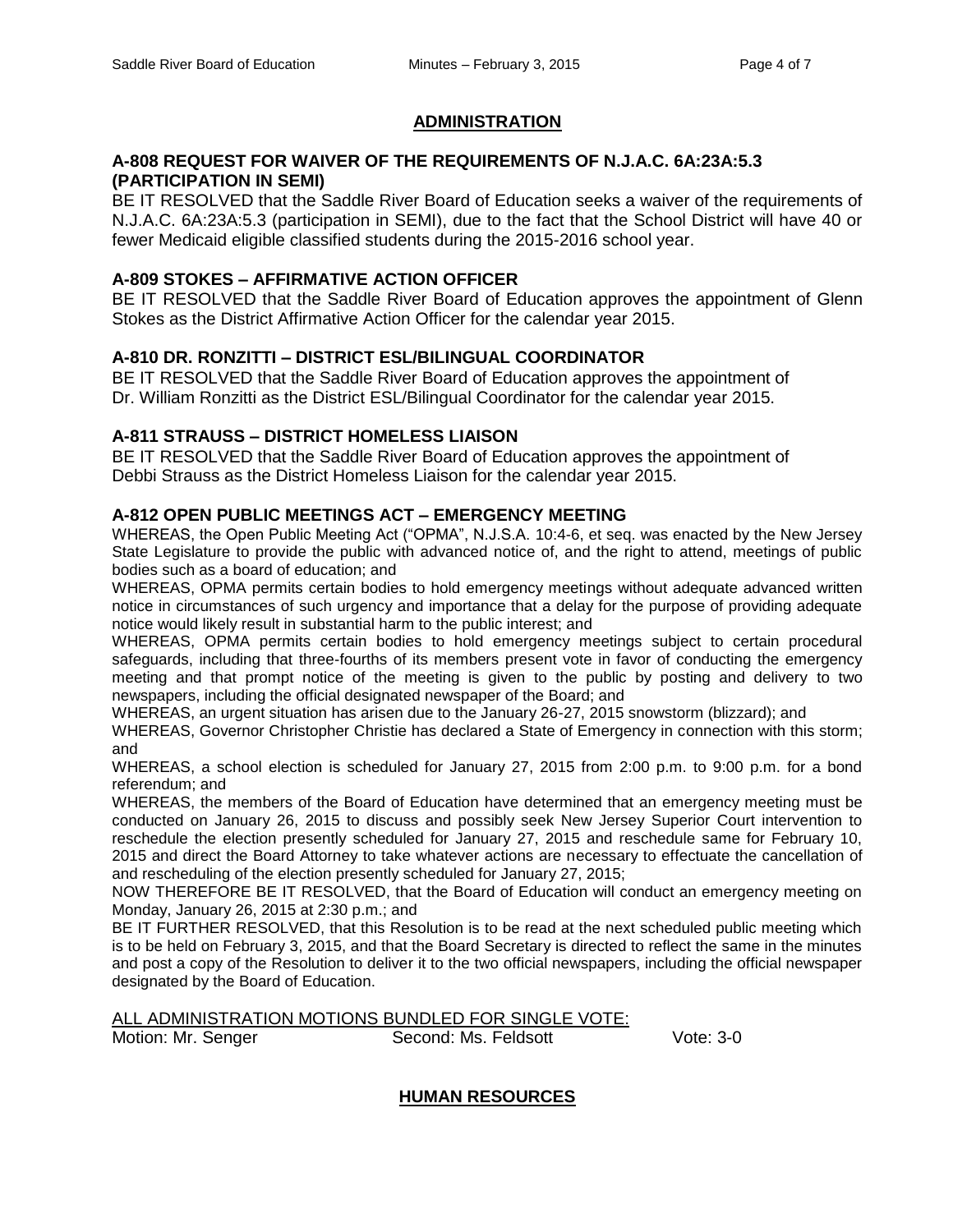# **HR-1131 GLENN STOKES – VICE PRINCIPAL**

BE IT RESOLVED, upon the recommendation of the Superintendent, to change Glenn Stokes position from Head Teacher to Vice Principal at a salary of \$106,470 effective January 1, 2015.

# **HR-1132 FRED D. PALUMBO – RETIREMENT**

BE IT RESOLVED, upon recommendation of the Superintendent, that the Saddle River Board of Education accepts the retirement of Fred D. Palumbo, School Business Administrator and Board Secretary effective May 1, 2015; termination date will be at COB April 30, 2015.

# **HR-1133 COHEN – ADDITIONAL AIDE ASSISTANCE - PLAY**

BE IT RESOLVED, upon the recommendation of the Superintendent, to authorize thirty (30) extra hours for Barbara Cohen at her current rate of pay to accompany a special education student after school at practice/play performances on March 9-13 and 16-21 (2015).

# **HR-1134 HIRE SUBSTITUTE TEACHERS, AIDES AND/OR OFFICE WORKERS**

BE IT RESOLVED, upon the recommendation of the Superintendent, to hire the following individuals as substitute teachers, aides and/or office workers for the 2014-2015 school year: Regina Frei, Susan Gioia, Linda Hartheimer, Nancy Mezzatesta.

# **HR-1135 HIRE SUBSTITUTE CUSTODIANS**

BE IT RESOLVED, upon the recommendation of the Superintendent, to hire the following individuals as substitute custodians for the 2014-2015 school year at the rate of \$100 per day or \$12.50 per hour: George Miller, Frank Trumbetti

# **HR-1136 AMENDMENT TO HR-1125 BUDDS – MATERNITY LEAVE OF ABSENCE**

BE IT RESOLVED that, upon recommendation of the Superintendent, the Saddle River Board of Education amends HR-1125 approving leave for Kerri Budds for the 2014-2015 school year as follows: Dates for leave: January 31, 2015 (vice January 30, 2015) through June 15, 2015, utilizing paid and unpaid sick leave

# **HR-1137 PEER LEADER COORDINATORS**

BE IT RESOLVED that the Saddle River Board of Education appoints the following stipends: Peer Leader Coordinator: John Moylan \$500 Peer Leader Coordinator: Angela Penna \$500 Start Date: February 2, 2015 End Date: June 30, 2015

# **HR-1138 BERKLEY – HEAD SOFTBALL COACH STIPEND**

BE IT RESOLVED, upon recommendation of the Superintendent, to approve Elaine Berkley as Wandell School Head Softball Coach for the 2015 season at a stipend of \$2,400.00, contingent upon sufficient student participation and sufficient funding.

## **HR-1139 SAINGAS – HEAD BASEBALL COACH STIPEND**

BE IT RESOLVED, upon recommendation of the Superintendent, to approve Chris Saingas as Wandell School Head Baseball Coach for the 2015 season at a stipend of \$2,400.00, contingent upon sufficient student participation and sufficient funding.

# **HR-1140 KRESCH – INTRAMURAL COORDINATOR STIPEND**

BE IT RESOLVED, upon recommendation of the Superintendent, to approve a stipend payment of \$1,200 to Jeff Kresch in compensation for his role as Intramural Coordinator for Wandell School from February to April, 2015, contingent upon sufficient student participation and sufficient funding.